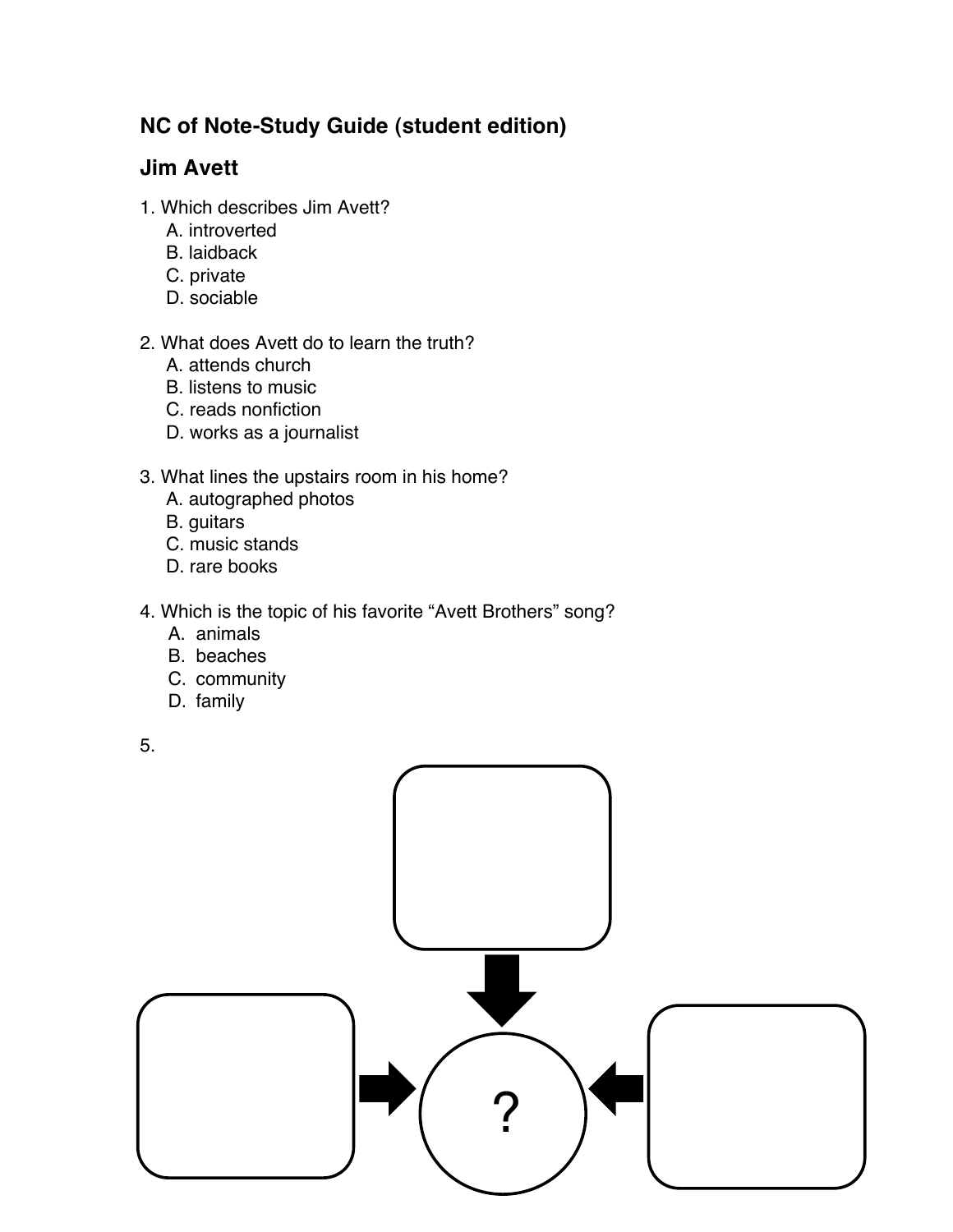- 5. Which belongs in the circle with the **?** above?
	- A. animals
	- B. beaches
	- C. community
	- D. family
- 6. Why did the Avett Brothers choose *Migonette* as the title for their 2004 album?
	- A. Migonette represents generosity.
	- B. Migonette represents honesty.
	- C. Migonette represents survival.
	- D. Migonette represents unity.

7. How has the fame of his sons, Scott and Seth Avett, affected Jim Avett, according to the profile?

- A. He stopped farming.
- B. He picked up the guitar.
- C. He performs with his sons.
- D. He draws more people to concerts.
- 8. What do Avett's final comments indicate about what he believes?
	- A. People have one life to live.
	- B. Success requires hard work.
	- C. Fame comes to those who keep trying.
	- D. Family members should support each other.

**WORDS:** What does the text tell you about an attribute or meaning of the following? What clues do you find in the context? Does any word have a prefix or suffix, similar word or word within the word that aids in defining the word?

- 1. gregarious
- 2. honesty
- 3. clan

#### **WRITING PROMPTS:**

Identify another musician who has maintained a strong connection with his/her hometown (country/western star Dolly Parton, for example). Compare Avett with the musician. How do Avett and the other artist maintain their connections? How do other notable people in the news maintain ties to their hometown?